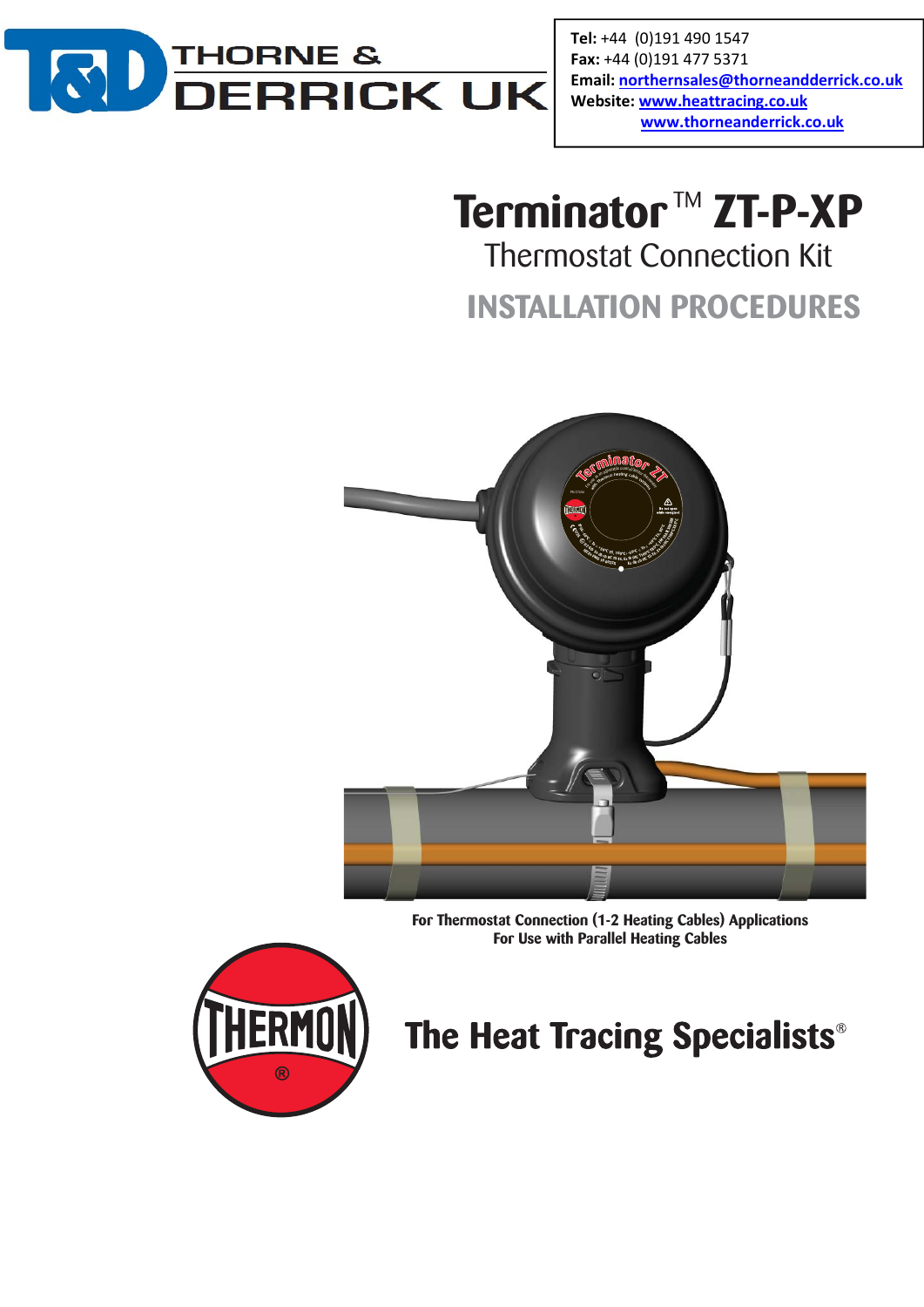## **Terminator**TM **ZT-P-XP INSTALLATION PROCEDURES**

The following installation procedures are suggested guidelines for the installation of the Terminator ZT-P-XP Kit.

## **Kit Contents . . .**



| <b>Item</b>    | Quantity       | <b>Description</b>                                                                                                                                      |                                                                                                |
|----------------|----------------|---------------------------------------------------------------------------------------------------------------------------------------------------------|------------------------------------------------------------------------------------------------|
| 1              | $\mathbf{1}$   | <b>Expediter Assembly</b><br>Support Cap with O-Ring<br><b>Threaded Grommet Compressor</b><br>Grommet<br>Support Base with O-Ring                       |                                                                                                |
| $\overline{2}$ | $\mathbf 1$    | Junction Box Lid                                                                                                                                        |                                                                                                |
| 3              | $\mathbf 1$    | Junction Box Base with O-Ring and M25 Dust Cap                                                                                                          |                                                                                                |
| $\overline{4}$ | $\mathbf 1$    | Nut                                                                                                                                                     |                                                                                                |
| 5              | $\mathbf{1}$   | <b>Banding</b>                                                                                                                                          |                                                                                                |
| 6              | $\mathbf{1}$   | <b>Banding Guide</b>                                                                                                                                    |                                                                                                |
| 7              | $\mathbf 1$    | Thermostat w/ Terminal Blocks<br>(Refer to terminal specifications for maximum allowable wire size)<br><b>Thermostat Type</b><br>$7T-C-100$<br>ZT-C-200 | <b>Control Range</b><br>$0^{\circ}$ C to $+100^{\circ}$ C<br>$0^{\circ}$ C to $+200^{\circ}$ C |
| 8              | $\mathbf 1$    | Junction Box Cord                                                                                                                                       |                                                                                                |
| 9              | $\mathfrak{D}$ | <b>Blind Plug</b>                                                                                                                                       |                                                                                                |
|                |                |                                                                                                                                                         |                                                                                                |

## **Order Separately . . .**

6

## **PETK Power and End Termination Kits (per cable)**

| PFTK-1 | for RSX, VSX, BSX     |
|--------|-----------------------|
| PETK-2 | for KSX, HTSX         |
|        | PETK-3-ZT for HPT, FP |
|        |                       |



| Item           | <b>Quantity</b> | <b>Description</b>                   |
|----------------|-----------------|--------------------------------------|
| $\mathbf{1}$   | 1               | RTV Tube                             |
| 2              | 1               | <b>Power Connection Boot</b>         |
| 3              | $\mathfrak{p}$  | <b>Conductor Wire Pins</b>           |
| $\overline{4}$ | 1               | <b>Braid Wire Pin</b>                |
| 5              | 1               | <b>Ground Sleeve</b>                 |
| 6              | 1               | End Cap                              |
| 7              | $\mathbf 1$     | Tape Strip (PETK-3-ZT only)          |
| 8              | 1               | Grommet (PETK-3-ZT only)             |
| 9              |                 | <b>End Termination Caution Label</b> |

## **Receiving, Storing and Handling . . .**

- 1. Inspect materials for damage incurred during shipping.
- 2. Report damages to the carrier for settlement.
- 3. Identify parts against the packing list to ensure the proper type and quantity has been received.
- 4. Store in a dry location.

## **Dimensions . . .**



## **Warnings . . .**

- Due to the risk of electrical shock, arcing and fire caused by product damage or improper usage, installation or maintenance, a ground-fault protection device is required.
- Installation must comply with Thermon requirements (including form PN 50207U for Ex systems) and be installed in accordance with the regulations as per the norm EN IEC 60079-14 for hazardous areas (where applicable), or any other applicable national and local codes.
- Component approvals and performance ratings are based on the use of Thermon specified parts only.
- De-energize all power sources before opening enclosure.
- Avoid electrostatic charge. Clean only with a damp cloth.
- Keep ends of heating cable and kit components dry before and during installation.
- Minimum bending radius of heating cable is 32 mm (except HPT is 57 mm and FP is 19 mm).
- Individuals installing these products are responsible for complying with all applicable safety and health guidelines. Proper Personal Protective Equipment (PPE) should be utilized during installation. Contact Thermon if you have any additional questions.

### **Tools Required . . .**



## **Certifications/Approvals . . .**

IP66 -60°C ≤ Ta ≤ +50°C T5, 100°C; -60°C ≤ Ta ≤ +40°C T6, 85°C Ordinary & Hazardous Locations

IEC FOR FMG 10.0022X Ex db eb IIC T5-T6, Ex tb IIIC T100°C-T85°C

 $\bigcap$   $\bigcap$  1725  $\langle \overline{\xi_x} \rangle$  II 2 GD Ex db eb IIC T5-T6, Ex tb IIIC T100°C-T85°C FM10ATEX0058X Terminator has additional hazardous area approvals including:

• GGTN • Kazakhstan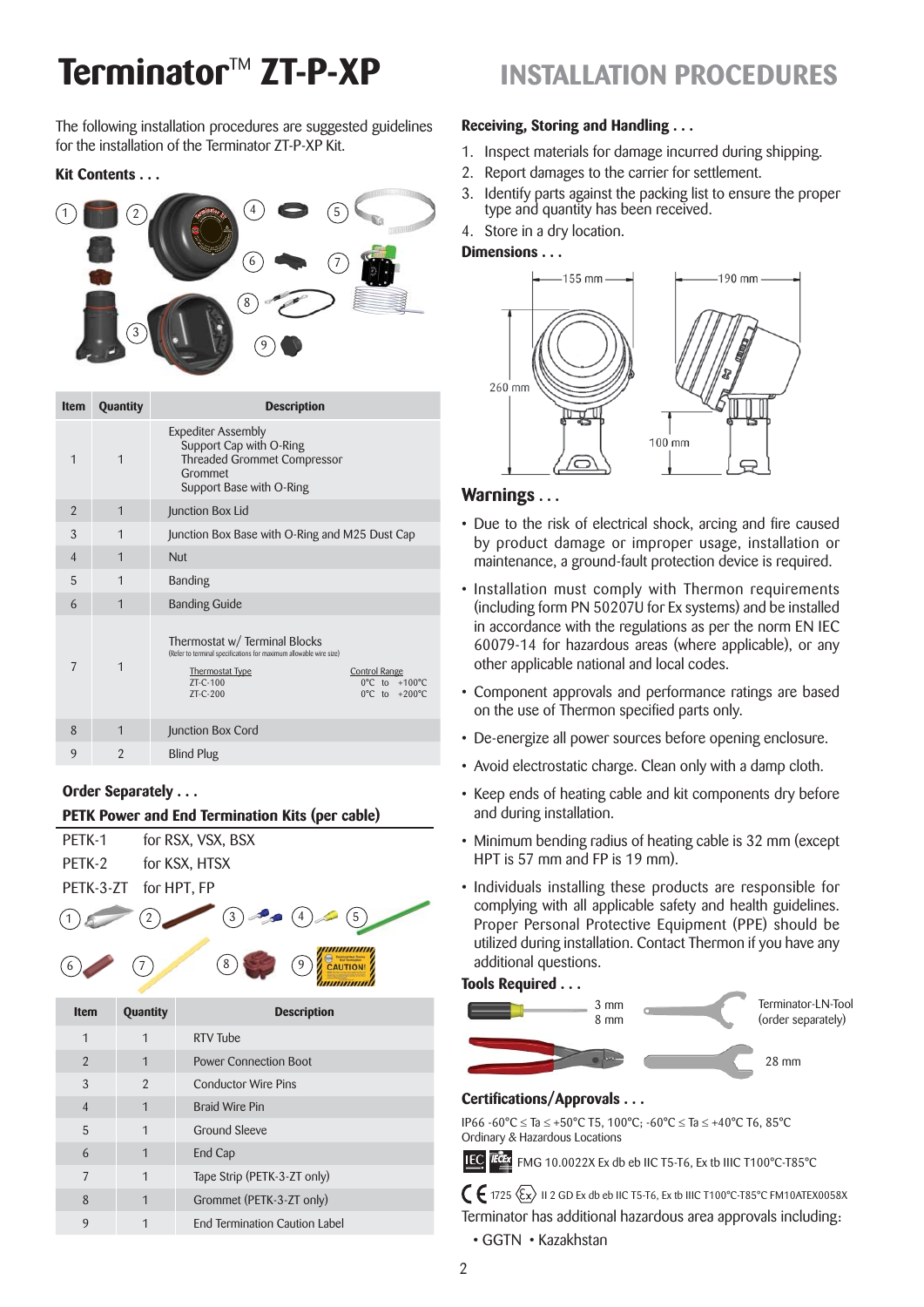## **Terminator<sup>™</sup> ZT-P-XP INSTALLATION PROCEDURES**



**1.** Locate bus connection (HPT and FP only) and cable as shown. Cut end of cable at angle to aid in piercing grommet. Leave additional cable for expansion loop. See page 5 for multiple cable installation tips.



**2.** For HPT and FP cable, exchange grommet in Terminator with grommet provided in PETK-3-ZT.



**3.** Insert cable into expediter. If mounted on bottom or side of pipe, punch out weep hole.



**4.** Slide expediter toward pipe and route cable through support base entry.



**5.** Insert banding guide into expediter and snap into place.



**6.** Mount expediter to pipe using pipe band. Do not band over cable.



**7.** Cut off end of cable.



**8.** Terminate cable with appropriate PETK termination kit. Refer to PETK installation instructions. Push excess cable back through expediter. Tighten cap securely. Tape cable expansion loop to pipe.



**9.** Remove expediter from pipe by removing pipe band.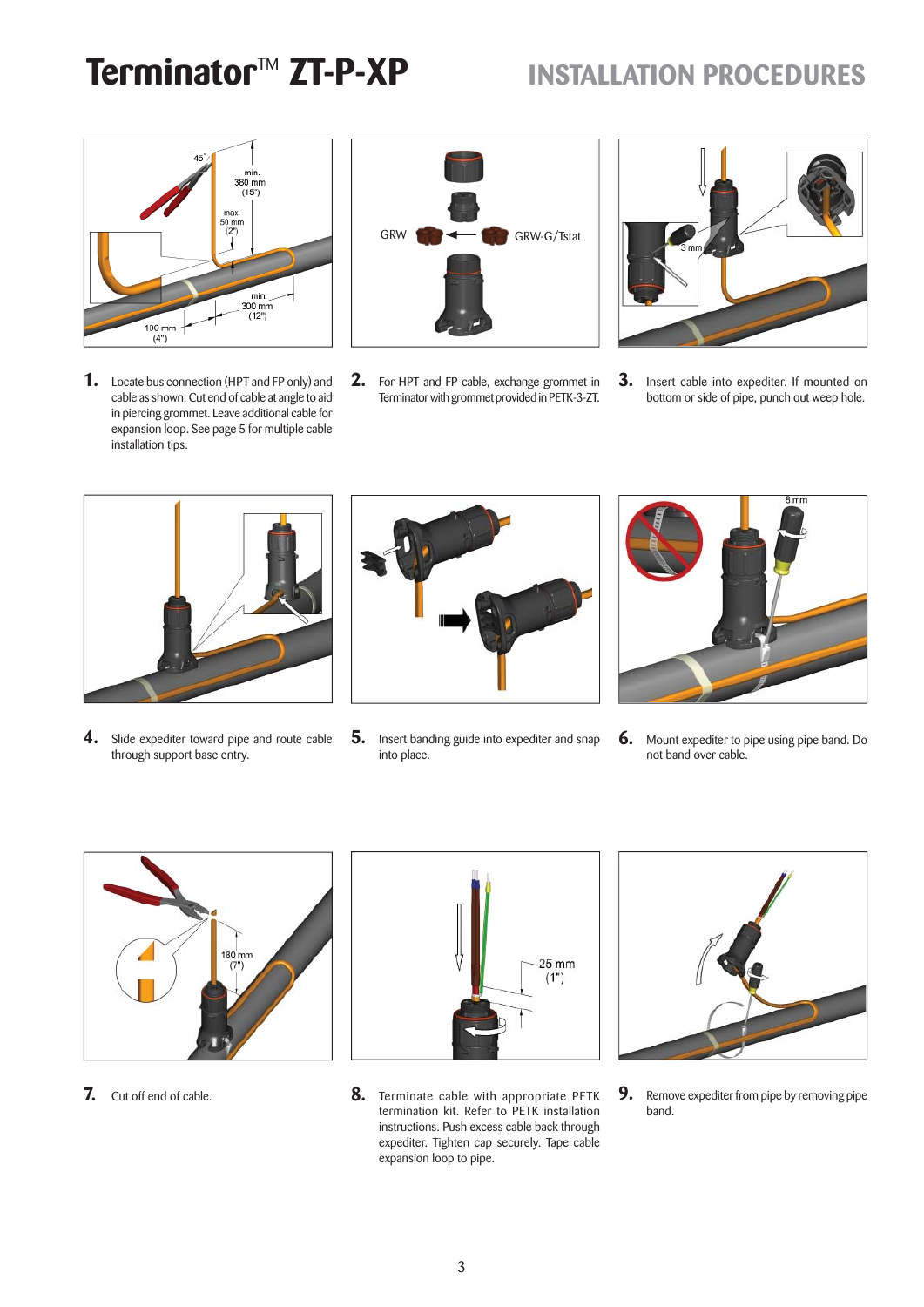## **Terminator<sup>™</sup> ZT-P-XP INSTALLATION PROCEDURES**



**10.** Route thermostat bulb through nut and **11.** Fix thermostat bulb and capillary tube to pipe. expeditor opening in junction box base. If necessary, apply lubricant (user supplied) to end of thermostat bulb. Slide through conical grommet hole. Push excess capillary tube through expeditor.





**12.** Mount expediter to pipe using pipe band. Do not band over cable. Tape cable expansion loop to pipe.



**13.** Take out thermostat. Mount junction box base on expediter. Make sure to align slots to properly orient junction box base. Tighten nut with Terminator-LN-Tool. If mounting horizontally, threaded gland holes must face downward.



**14.** Remove M25 dust cap. Install M25 power gland (order separately) and M25 blind plugs.



**15.** Install power cable (if necessary).



**16.** Install thermostat and complete system wiring. Terminal set screws shall be tightened to a torque value of 1.4 Nm (12.4 lb-in). See page 5 for wiring details. Set thermostat at desired setpoint.



**17.** Install junction box lid and twist hand tight. Insert screwdriver into ratchet slots located on side of junction box base. Use screwdriver to ratchet on junction box lid. Lid will rotate 30 degrees.



**18.** Lid latch mechanism fully engaged. To remove lid, repeat step 17 but in the opposite direction.

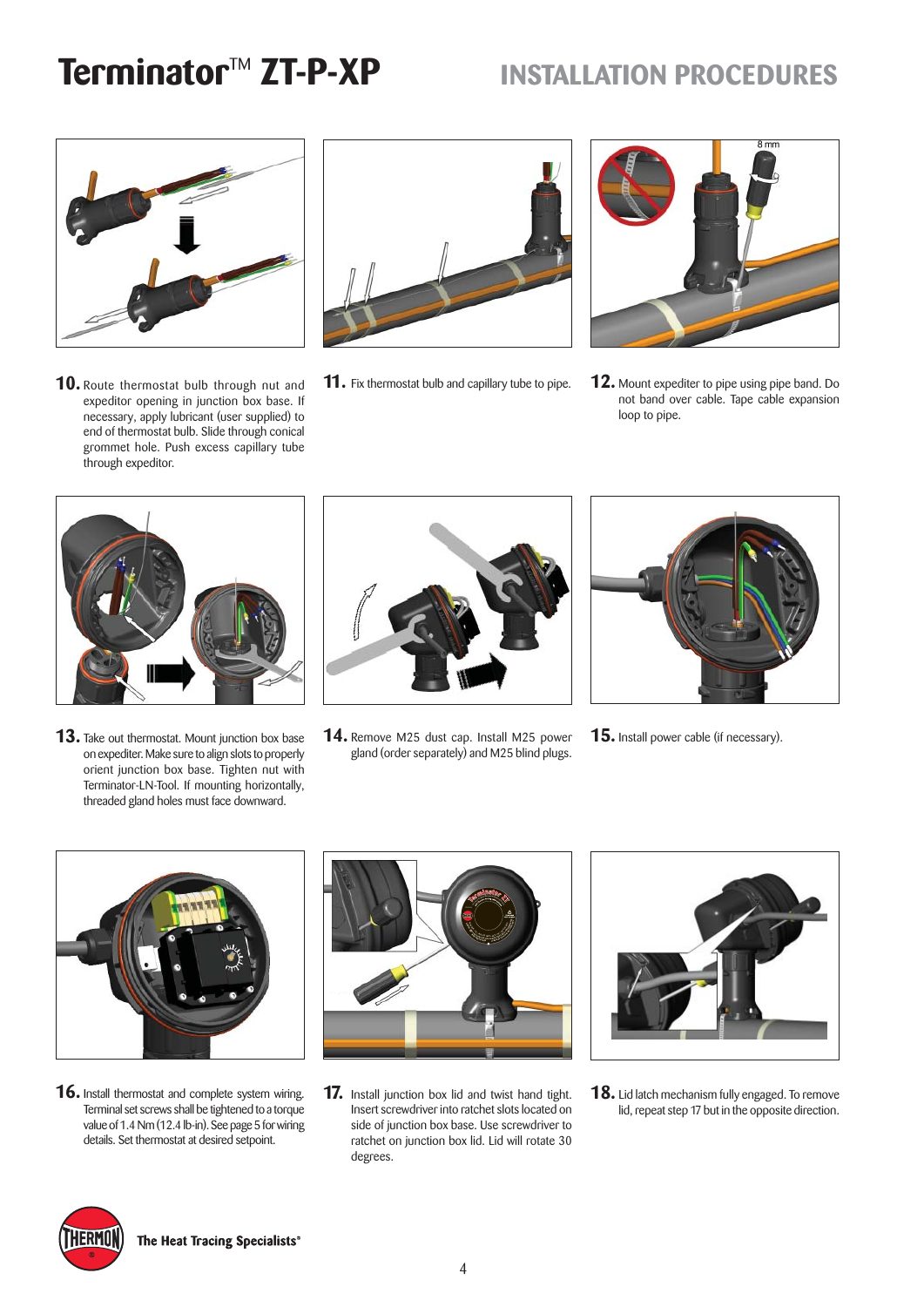## **Terminator<sup>™</sup> ZT-P-XP INSTALLATION PROCEDURES**

## **Two Cable Layout Tips**



Locate bus connection (HPT and FP only) and cable as shown. Cut end of cable at angle to aid in piercing grommet. Leave additional cable for expansion loop.



Insert two cables into expediter.

Note: For HPT and FP cable, exchange grommet in Terminator with grommet provided in PETK-3-ZT.

 $\sqcup$ 

## **Wiring Details**

I

 $\mathsf{L}$ 



Thermostat Connection (1 or 2 Heating Cables)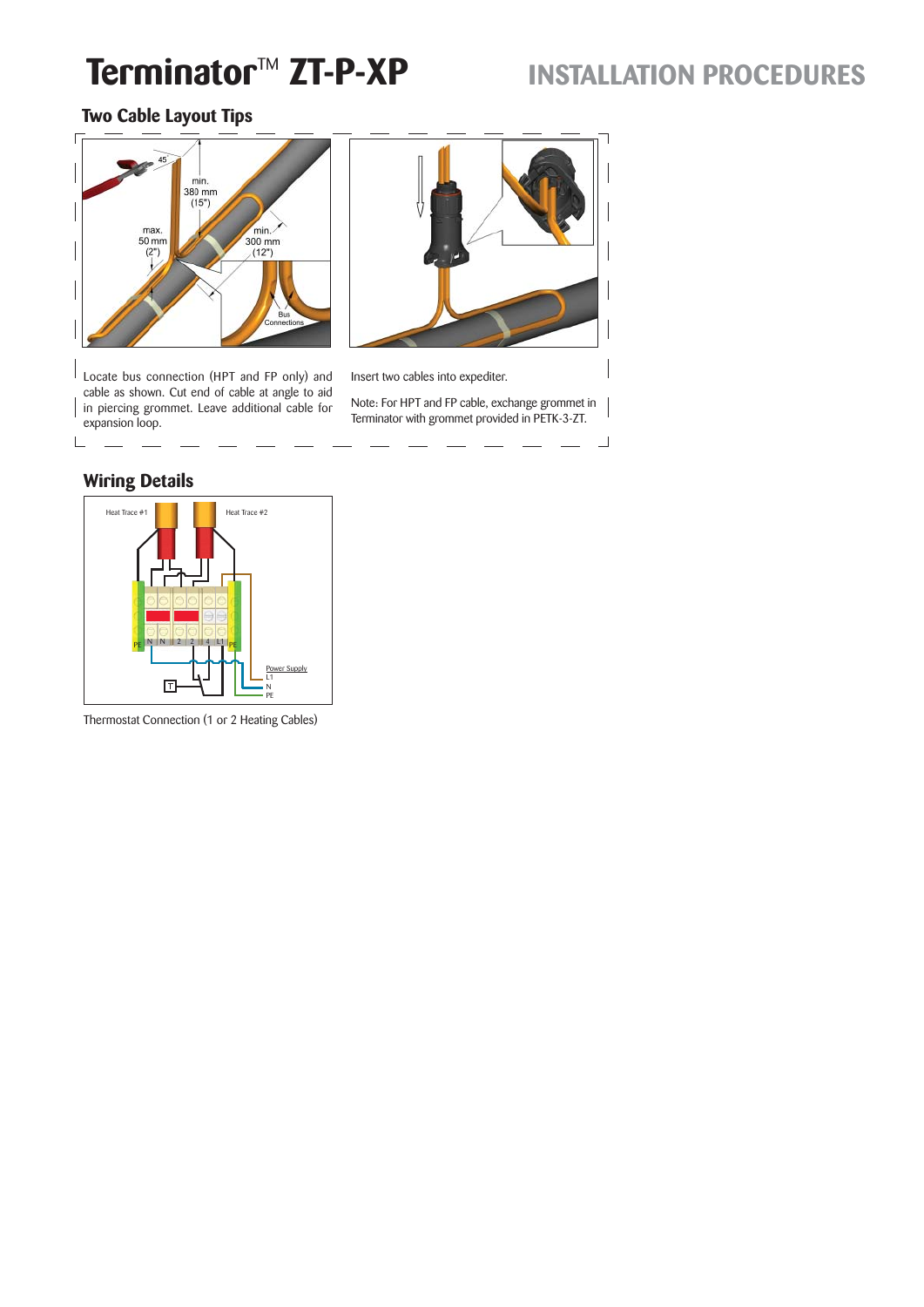## **Française**

Terminator ZT-P-XP Kit de connection pour thermostat Procédure d'installation

Pour connexion d'un thermostat (1 ou 2 câbles chauffants)

- Avertissement…
- En raison du risque de choc électrique, d'arc électrique et d'incendie causés par des dommages au produit, à la mauvaise utilisation, ou à la mauvaise installation, un dispositif de protection à courant de défaut est nécessaire (disjoncteur différentiel).
- L'installation doit se conformer aux exigences Thermon (y compris la notice PN 50207U pour les installations Ex) et doit être réalisée en conformité avec les règlements, conformément à la norme EN CEI 60079-14 pour les zones dangereuses (le cas échéant), ou tout autre code national ou local.
- Les approbations des composants et les évaluations de performance sont basées uniquement sur l'utilisation des composants Thermon spécifiés
- Couper l'alimentation de toutes les sources d'énergie avant d'ouvrir le boîtier.
- Pour éviter les charges électrostatiques. Nettoyez uniquement avec un chiffon humide.
- Garder les extrémités des câbles et les composants au sec avant et pendant l'installation.
- Le rayon de courbure minimum du câble de chauffage est de 32 mm (à l'exception des câbles HPT, rayon minimum 57 mm et des câbles FP rayon minimum 19 mm.
- Les personnes installant ces produits sont responsables pour la conformité avec toutes les normes applicables et les directives d'hygiène et de santé. Un équipement de protection individuelle (EPI) doivent être utilisé lors de l'installation. Contacter Thermon si vous avez des questions supplémentaires.
- 1. Localiser le bus de connexion (seulement pour câbles HPT et FP) comme indiqué. Coupez l'extrémité du câble en pointe pour aider à percer la bague d'éténchéité . Laisser une longueur de câble supplémentaire pour la lyre de dilatation. Voir page 5 les conseils d'installation pour la connexion de plusieurs câbles.
- 2. Pour les câbles HPT et FP, changer la bague garniture par la bague GRW-G/STAT prévue dans le PETK-3-ZT.
- 3. Insérer le câble dans l' EXPEDITER. Si il est monté en bas ou sur le côté, orienter correctement le boitier.
- 4. Faites glisser l'EXPEDITER vers le tuyau et en faisant passer le câble par l'entrée de la base de soutien.
- 5. Insérer le guide de cerclage dans l'EXPEDITER et mettre en place.
- 6. Fixer l'EXPEDITER sur le tuyau à l'ade du collier de fixation. Ne pas coincer le câble chauffant avec le collier.
- 7. Coupez l'extrémité du câble.
- 8. Terminer le câble à l'aide des kits de terminaison PETK appropriés. Reportez-vous aux instructions d'installation des PETK. Repousser l'excédent de câble en arrière à travers l'EXPEDITER. Faire avec ce câble, une lyre d'expansion sur le tuyau. Serrer le couvercle.
- 9. Enlever l'EXPEDITER de la canalisation par enlèvement du collier de cerclage.
- 10. Faire passer le bulbe du thermostat à travers la base de l'EXPEDITER. Si nécessaire utiliser un lubrifiant (de votre fourniture). Passer à travers le trou conique de la bague. Pousser l'excès de tube capillaire au travers de l'EXPEDITER.
- 11. Fixer le tube capillaire et le bulbe du thermostat sur le tuyau.
- 12. Fixer l'EXPEDITER sur le tuyau à l'ade du collier de fixation. Ne pas coincer le câble chauffant avec le collier. Faire avec ce câble, une lyre d'expansion sur le tuyau.
- 13. Retirer le thermostat. Placer la base du coffret sur l'EXPEDITER. Veiller à aligner correctement les fentes de la base afin d'orienter le boîtier. Serrer l'écrou à l'aide de l'outil LN-TOOL. En cas de montage à l'horizontale les trous des presse étoupe doivent être orientés vers le bas.
- 14. Installer le presse-étoupe M25 de puissance et le bouchon M25.
- 15. Installer le câble d'alimentation (si nécessaire).
- 16. Installer le thermostat avec le système complet de connexion. Les bornes seront à serrer à un couple de 1,4 Nm (12,4 lb-in). Voir page 5 pour plus de détails de câblage. Réglez le thermostat au point de consigne désiré.
- 17. Installez le couvercle du boîtier en le serrant à la main. Insérez un tournevis dans les fentes situées sur la périphérie de la base du boîtier. Utiliser un tournevis pour serrer le couvercle du boîtier. Le couvercle doit tourner de 30 degrès.
- 18. Mécanisme de verrouillage du couvercle pleinement engagé. Pour supprimer le verrouillage du couvercle, répéter les étape 17, mais dans le sens opposé.

### **Deutsch**

Terminator ZT-P-XP Thermostat-Anschluss-Set INSTALLATIONSANWEISUNG Für Temperatursteuerung/-anschluss (1 bis 2 Heizkabel)

- Warnhinweise…
- Wegen der Risiken eines Stromschlags, eines Funkendurchschlags oder eines Feuers, die durch Produktbeschädigungen oder nicht sachgerechte Nutzung, Installation oder Wartung verursacht werden können, ist ein Fehlerstromschutzschalter erforderlich.
- Die Installation muss den Thermon-Vorgaben entsprechen (einschließlich der Richtlinie PN 50207U für Ex-Systeme) und muss in Übereinstimmung mit den Vorschriften gemäß der EN IEC 60079- 14-Norm für Gefahrbereiche (gegebenenfalls) sowie entsprechend aller anderen anwendbaren nationalen und regionalen Vorgaben eingebaut werden.
- Zulassungen und Angaben techn. Eigenschaften, beziehen sich ausschießlich auf die Verwendung von Thermonspezifizierten Teilen.
- Vor dem Öffnen der Abdeckung müssen sämtliche Stromquellen abgeschaltet werden.
- Vermeiden Sie elektrostatische Aufladungen. Verwenden Sie zur Reinigung einen feuchten Lappen.
- Vor und während der Installation müssen die Enden der Heizkabel und Bausatzkomponenten trocken sein.
- Der Minimumbiegeradius der Heizkabel beträgt 32 mm (Ausnahmen: HPT - 57 mm und FP - 19 mm).
- Jeder, der diese Produkte installiert, ist für die Einhaltung aller anwendbaren Sicherheits- und Gesundheitsrichtlinien verantwortlich. Während des Einbaus sollte eine geeignete persönliche Schutzausrüstung (PSA) getragen werden. Falls Sie weitere Fragen haben, wenden Sie sich bitte an Thermon.
- 1. Lokalisieren Sie die "Busverbindung" (nur HPT und FP) wie auf der Zeichnung gezeigt. Schneiden Sie das Ende des Kabels schräg ab, um die Dichtung leichter durchstossen zu können. Lassen Sie zusätzliche Kabellänge für eine Ausdehnungsschleife.
- 2. Für HPT und FP-Kabel tauschen Sie die Dichtung im Terminator durch die GRW-G-Dichtung des PETK-3-ZT-Sets aus.
- 3. Führen Sie das Kabel in die Montagesäule ein. Stellen Sie sicher, dass die "Busverbindungen" (nur HPT und FP) außerhalb der Montagesäule sind.
- 4. Schieben Sie die Montagesäule in Richtung Rohr und führen Sie das Kabel durch die vorgesehene Öffnung in der Sockelstütze heraus.
- 5. Spannbandführung in Säule einsetzen und auf darauf achten das diese eingerastet ist.
- 6. Montagesäule mittels Spannband auf der Rohrleitung befestigen.
- 7. Kabelende abschneiden.
- 8. Kabelendabschluss mit den passenden PETK-Komponenten erstellen. Halten Sie sich an die PETK-Installationsanweisungen. Überschüssiges Kabel durch die Säule zurückschieben; Überwurfmutter fest anziehen; Heizkabelschleife am Rohr befestigen.
- 9. Montagesäule wieder vom Rohr lösen, indem das Spannband gelöst wird.
- 10. Temperatursensor durch entsprechende Öffnung in Montagesäule und Dichtung durchführen. Falls notwendig unter Zuhilfenahme von Schmiermittel (bauseits) am Ende des Sensors. Schieben Sie es durch das konische Dichtungsloch. Kapillarrohr in Säule hineindrücken.
- 11. Fixieren Sie den Temperatursensor und das Kapillarrohr an der Rohrleitung.
- 12. Montagesäule mittels Spannband auf der Rohrleitung befestigen. Heizkabelschleife am Rohr befestigen.
- 13. Thermostateinsatz entfenen und Unterteil des Klemmkasten auf Montagesäule befestigen. Dabei auf korrekte und richtige Ausrichtung der Rastung achten. Befestigungsmutter mit dem Terminator-LN-Schlüssel festziehen. Wenn die Einheit horizontal montiert werden sollen, so ist darauf zu achten das die Verschraubungsbohrungen nach unten zeigen.
- 14. Installieren Sie die M25-Stromanschlüsse (separat bestellen) und den M25-Blindverschluss.
- 15. Stromkabel einführen.
- 16. Thermostateinsatz einsetzen und Verkabelung vervollständigen. Die Schrauben sollten mit einem Drehmoment von 1,4 Nm (12,4 lb-in) angezogen werden. Verdrahtungsbeispiele auf Seite 5. Stellen Sie den Thermostat auf den gewünschten Sollwert ein.
- 17. Den Deckel der Anschlussdose aufsetzen hand-fest zudrehen. Führen Sie einen Schraubendreher in die Schlitze seitlichen der Anschlussdose ein. Verwenden Sie einen Schraubendreher, um den Deckel sicher zu verschliessen. Der Deckel wird sich um 30 Grad drehen.
- 18. Der Deckel ist nun vollständig verriegelt. Um den Deckel wieder zu entfernen, wiederholen Sie die Schritte 17 in umgekehrter Reihenfolge.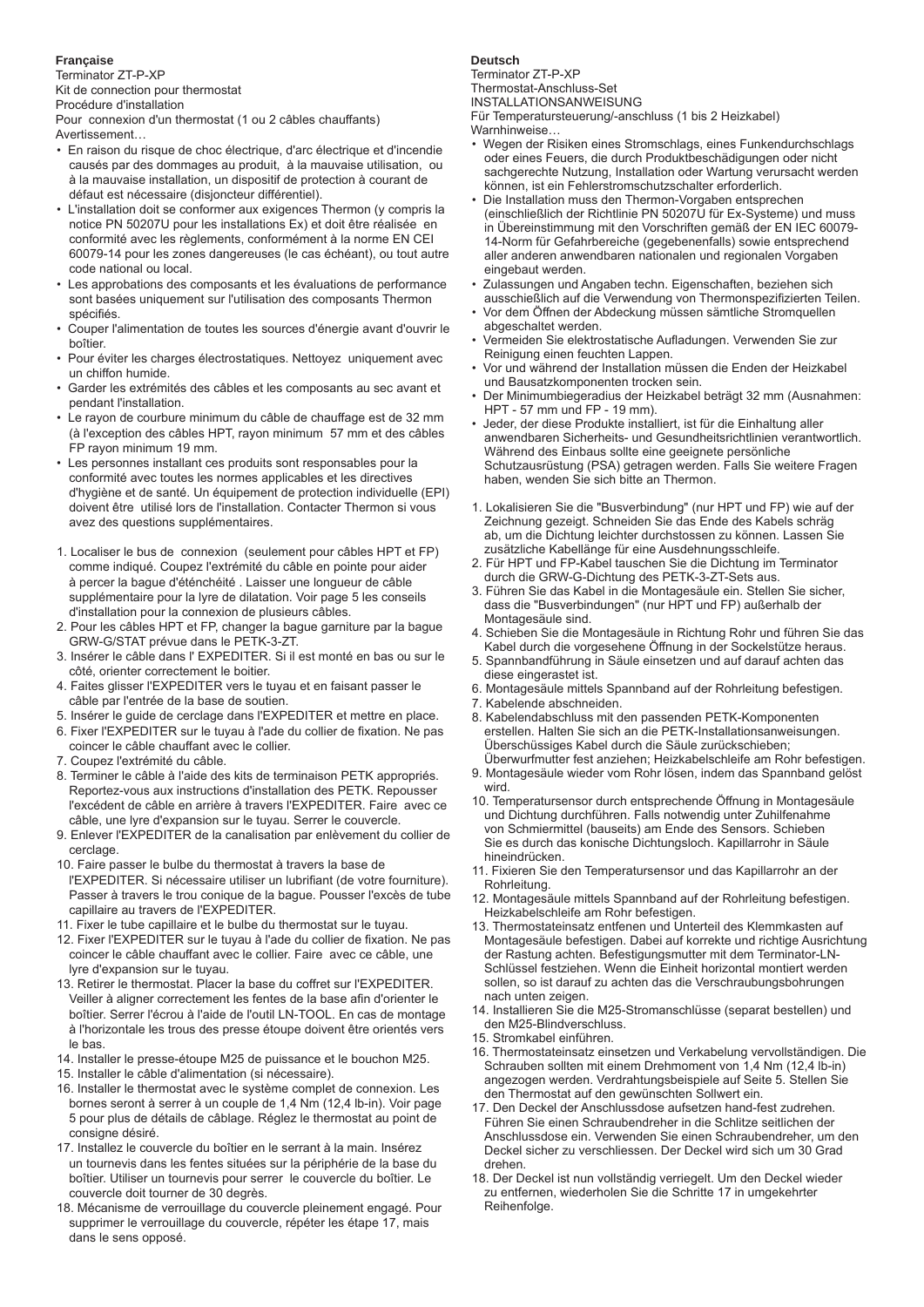### **Русский**

Термостат ZT-P-XP Комплект для подключения термостата ИНСТРУКЦИЯ ПО МОНТАЖУ

Для подключения (1-2 нагревательных кабелей) Меры предосторожности…

- Во избежание риска поражения электрическим током, искрения и возгорания, вследствии повреждения или ненадлежащего применения, монтажа или эксплуатации продукта, требуется устройство защитного отключения (УЗО).
- Монтаж должен осуществляться в соответствии с требованиями компании Thermon и нормами EN IEC 60079-14 для взрывоопасных областей (если имеют место), либо другими местными нормами и правилами.
- Технические характеристики и сертификат на оборудование действительны только при использовании комплектующих, произведенных компанией Thermon.
- Отключите все источники питания перед тем, как открыть крышку.
- Избегайте образования статических зарядов. Вытирайте устройство только влажной тканью.
- Сохраняйте нагревательный кабель и другие компоненты сухими.
- Минимальный радиус изгиба кабеля составляет 32 мм (для HPT-57 мм и для FP -19мм).
- Специалисты, выполняющие монтаж данного продукта являются ответственными за соблюдение техники безопасности. Персонал должен быть обеспечен средствами индивидуальной защиты во время монтажа. За дополнительной информацией обращайтесь в Термон.
- 1. Определите место соединения жилы кабеля и нити нагревательного элемента (только HPT и FP) как показано. на рисунке. Отрежьте конец кабеля под углом, чтобы облегчить прокалывание уплотняющей прокладки. Оставьте некоторое количество кабеля для компенсационной петли. См. стр. 5 с информацией по различным способам монтажа кабеля.
- 2. Для кабелей HPT и FP, замените уплотняющую прокладку в Terminator на GRW-G/STAT, имеющуюся в PETK-3-ZT.
- 3. Закрепите кабель в монтажной колонке. Если монтаж производится на нижней части трубы, сделайте отверстие. 4. Прикрепите монтажную колонку к трубе и протяните
- нагревательный кабель через проделанное отверстие.
- 5. Закрепите направляющую часть в ножке и установите на место.
- 6. Временно закрепите монтажную колонку на трубе при помощи бандажа. Не накладывайте бандаж поверх нагревательного кабеля.
- 7. Отрежьте конец кабеля.
- 8. Заделайте конец кабеля с помощью соответствующего монтажного набора РЕТК. См. инструкцию по монтажу РЕТК. Протяните лишний кабель. Плотно затяните резьбовую втулку. Зафиксируйте компенсационную петлю на трубе.
- 9. Снимите колонку с трубопровода, ослабив бандаж.
- 10. Протяните датчик термостата через отверстие в основании колонки соединительной коробки. При необходимости используйте смазку для датчика термостата. Протяните сквозь коническое отверстие в прокладке. Протяните лишний конец капиллярной трубки через колонку
- 11. Закрепите датчик термостата и капилярную трубку на трубе.
- 12. Временно закрепите монтажную колонку на трубе при помощи бандажа. Не накладывайте бандаж поверх нагревательного кабеля. Зафиксируйте компенсационную петлю на трубе.
- 13. Возьмите термостат. Установите соединительную коробку на колонку. Удостоверьтесь, что пазы расположены в соответствии с основанием соединительной коробки. Затяните гайку с помощью Terminator - LN - Tool. Если коробка монтируется горизонтально, сальники должны быть расположены по направлению к низу.
- 14. Установите сальник M25 и заглушку M25.
- 15. Протяните силовой кабель. (если необходимо).
- 16. Установите термостат и закончите подсоединение проводов системы. Болты на клеммной колодке должны быть затянуты с усилием 1,4 Hm (12.4 фт.д.). Схему подсоединения проводов см. стр. 5. Выставьте новую уставку термостата.
- 17. Используйте набор для прохода через изоляцию IEK для герметизации. Установите крышку соединительной коробки и закрутите вручную. Вставьте отвертку в пазы храповика, расположенные на боковой стороне основания соединительной коробки.
- 18. Крышка коробки полностью закрыта. Для снятия крышки повторите шаги 17 обратном порядке.

## **Spanish**

Terminator ZT-P-XP

Kit de conexión a termostato

INSTRUCCIONES DE INSTALACIÓN

Para conexión a termostato (aplicaciones con 1 o 2 cables calefactores) Advertencias…

- Debido al riesgo de descargas eléctricas, arcos eléctricos y fuego causados por daños en el producto o incuorrecta manipulación, instalación o mantenimiento, se requiere proteger el circuito mediante un diferencial.
- La instalación debe cumplir con los requisitos de Thermon (incluyendo el estándar PN 50207U para sistemas Ex) y debe instalarse acorde a las regulaciones según la norma EN IEC 60079- 14 para áeras clasificadas (cuando aplique), o cualquier otro código nacional o local aplicable.
- Las aprobaciones y rangos de rendimiento de los componentes se basan en el uso exclusivo de materiales Thermon.
- Desconecte todas las fuentes de alimentación antes de abrir la caja.
- Evite electricidad estática. Limpiar con un paño húmedo.
- Mantenga los extremos del cable calefactor y los componentes del kit secos antes y durante la instalación.
- El radio mínimo de curvatura del cable calefactor es 32 mm (excepto HPT que es 57 mm y FP que es 19 mm).
- El personal que instale estos productos es responsable de cumplir con todas las normas de seguridad e higiene. Equipos de Protección Individual (EPIs) deben usarse durante la instalación. Contacte con Thermon si tiene alguna duda.
- 1. Localice el nodo de conexión (solo para HPT y FP) y el cable como muestra la imagen. Corte el final del cable en ángulo para facilitar perforar el pasacables. Deje cable adicional para la coca de expansión. Vea página 5 para indicaciones de conexiones con varios cables.
- 2. para cables HPT y FP cambie el pasacables suministrado con el Terminator por el GRW-G/STAT suministrado en el kit PETK-3-ZT.
- 3. Inserte el cable en el Expediter. Si está montado en la parte inferior o en lateral de la tubería, perfore el agujero de drenaje con un punzón.
- 4. Deslice el Expediter hacia la tubería guiando el cable a través de la base soporte.
- 5. Inserte la banda de fijación en el Expediter y colóquela en posición.
- 6. Fije el Expediter sobre la tubería mediante la banda de fijación. Tenga precaución de no poner la banda de fijación sobre el cable.
- 7. Corte el final del cable.
- 8. Realice la terminación del cable siguiendo las instrucciones del kit de terminación PETK correspondiente. Ver instrucciones de instalación del kit PETK. Empuje el exceso de cable hacia el interior del Expediter. Rosque el anillo hasta que quede asegurado. Fije la coca de expansión del cable a la tubería mediante cinta.
- 9. Retire el Expediter de la tubería soltando la banda de fijación.
- 10. Guíe el bulbo del termostato a través de la base de la caja del Expeditor. Si fuese necesario, aplique lubricante (suministrado por el instalador) en el extremo del bulbo del termostato. Deslizar a través del agujero cónico del pasacables. Pase el exceso del tubo capilar por el Expeditor.
- 11. Fije el bulbo del termostato y el tubo capilar a la tubería.
- 12. Fije el Expediter sobre la tubería mediante la banda de fijación. Tenga precaución de no poner la banda de fijación sobre el cable. Fije la coca de expansión del cable a la tubería mediante cinta.
- 13. Retire el termostato. Take out thermostat. Monte la base de la caja de conexión sobre el Expediter. Asegúrese de alinear correctamente las guías para orientar correctamente la base de la caja.. Apriete la tuerca mediante la herramienta Terminator-LN-Tool. Si se monta en horizontal, los agujeros perforados en la tuerca deben quedar mirando hacia el suelo.
- 14. Instale el prensa -estopas M25 (pedir por separado) y el tapón ciego M25.
- 15. Instalar el cable de alimentación (si aplica).
- 16. Instalar el termostato y el sistema completo de cableado. Los tornillos de apriete del terminal deben apretarse con un par de 1.4 Nm (12.4 lb-in). Ver página 5 para detalles de cableado. Sajuste el termostato al set-point deseado.
- 17. Instale la tapa de la caja de conexión y apriete con la mano. Inserte un destornillador plano en las muescas laterales de la caja de conexión. Use el destornillador, haciendo palanca ligeramente, para terminar de fijar la tapa de la caja de conexión. La tapa girará de este modo hasta 30 grados.
- 18. Con la tapa de la caja de conexión completamente fijada, para retirarla deberá seguir los pasos 17 pero en orden inverso, girando en la dirección contraria haciendo palanca ligeranmente con un destornillador plano en la dirección opuesta.